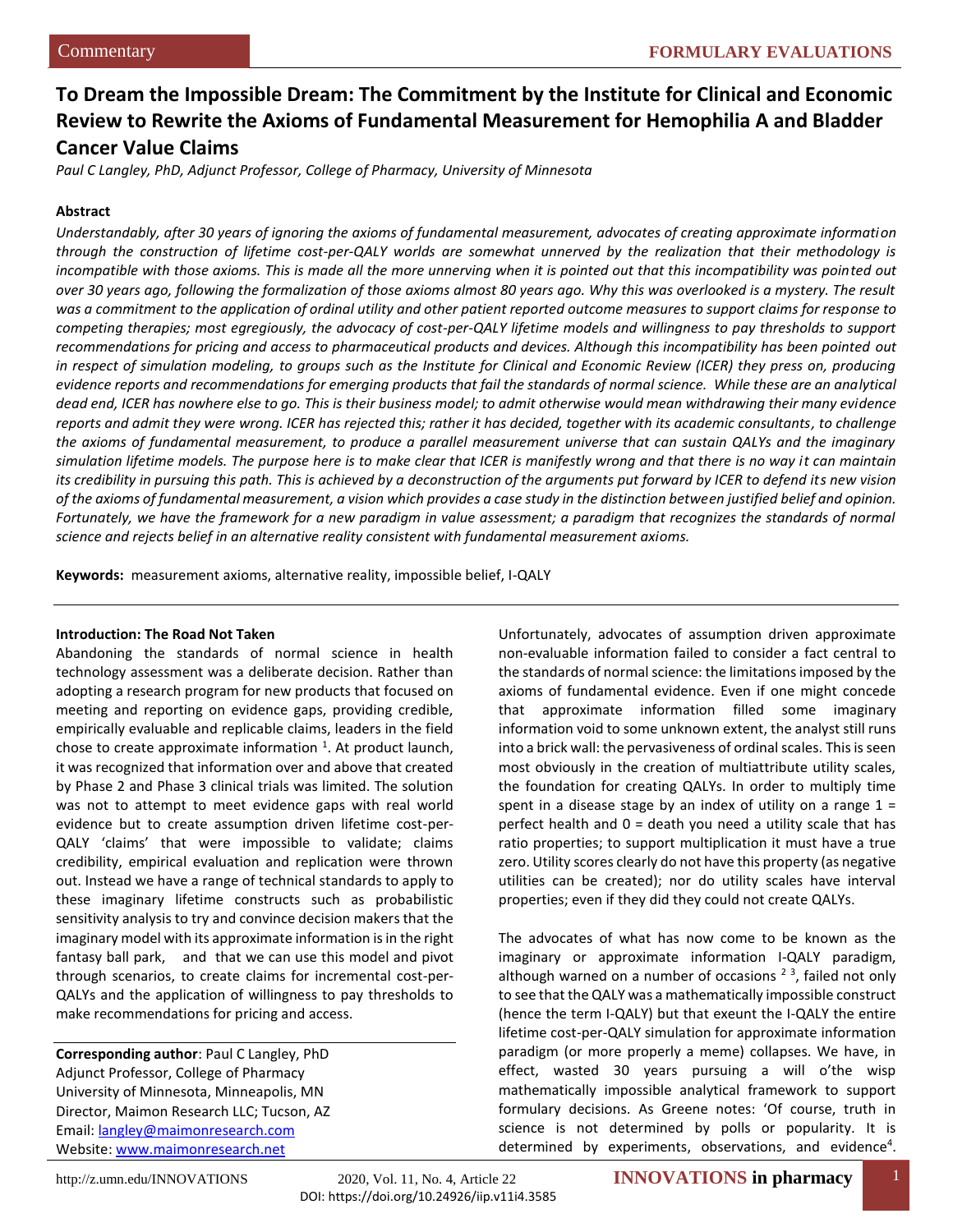In health technology assessment 'truth is consensus' <sup>5</sup> , irrespective of its failure to acknowledge the standards of normal science. It is pseudoscience or pure bunk <sup>6</sup>. The recently announced ICERAnalytics platform is intended to perpetuate this belief through the ability for subscribers to manipulate allowed assumptions within a 'backbone' disease and product specific ICER imaginary simulation; producing yet more imaginary simulations to support pricing and access negotiations<sup>7</sup>.

# **Believing the Impossible**

The term meme is used deliberately; the term paradigm for the I-QALY approximate information belief system is too strong as it implies a process where, within the framework of normal science, a new framework of analysis emerges to resolve issues but which still accommodates the previous paradigm. Questions that the previous paradigm could resolve, at least provisionally, are still resolved within the new paradigm but questions that could not be resolved now face provisional resolution. We face a quite different potential for transformation: a new paradigm that meets the standards of normal science cannot accommodate the I-QALY approximate information meme as there is no common ground, or common acceptance of evidentiary standards between them.

The extent to which the I-QALY approximate information meme is held should not be understated. For 30 years generations of students and instructors have been told to put the standards of normal science to one side. Many single payer health systems, most notably the National Institute for Health and Care Excellence (NICE) and the Pharmaceutical Benefits Advisory Committee (PBAC) in the UK and Australia respectively have assiduously promoted approximate information and gatekeeping I-QALY thresholds as sacrosanct; even to the extent of contracting with academic research centers to act as inquisitors in policing the purity of the imaginary simulations developed by manufacturers <sup>8 9</sup>. Add to this the missionary endeavors and support for the meme's transmission fidelity through advocacy of good practice guidelines in outcomes research reports in the construction of imaginary worlds by the International Society for Pharmacoeconomics and Outcomes Research (ISPOR); most recently in its 2017 release of a series of ISPOR Special Task Force Reports<sup>10</sup> and in 2019 a review of the use of health state utilities to calculate QALYs<sup>11</sup>. In none of the ISPOR publications is there any reference to fundamental measurement; this will be a difficult position to draw back from after 20 years of enthusiastically and uncritically endorsing utilities as ratio measures (although the term is never used). Transmission fidelity is also reinforced by journal editors who have been assiduous, with few exceptions, in rejecting papers that challenge to meme belief system. Given these firewalls, there will be, no doubt, substantial resistance to abandoning the I-QALY approximate information meme. After all, it has been argued that the most impossible the belief the stronger it is held. Missionaries are adept at reconciling apparently absurd claims in marketing their product  $12$ . Last but not least is the Institute for Clinical and Economic Review (ICER) in the US which has also assiduously embraced the meme in contracting to academic centers for approximate information I-QALY simulations to support pricing and access recommendations.

#### **Understanding Fundamental Measurement**

In the physical sciences, and the more rigorous, and aware, social sciences such as economics, an understanding of the axioms of fundamental measures are recognized and are considered essential in measurement and instrument development <sup>13</sup>. Following the formalization by Stevens and others in the 1930s and 1940s, the axioms of fundamental measurement are well understood <sup>14</sup>. The measurement scales used in statistical analysis are nominal, ordinal, interval and ratio. Each scale of measurement has one or more of the following properties: (i) identity where each value has a unique meaning; (ii) magnitude where ordered values on the scale have an ordered relationship with each other but the distance between is unknown; (iii) invariance of comparison where scale units are equal to each other in an ordered relationship and known; and (iv) a true zero where no value on the scale can take negative scores. The implications for the ability to utilize a scale to support arithmetic operations (and parametric statistical analysis) are clear cut. A nominal scale is just a set of unique meanings but nothing else (e.g., gender). An ordinal scale has identity and magnitude in an ordered relationship but we do not know the distance between the values (i.e., it cannot support arithmetic operations, only non-parametric statistical evaluations, modes and medians). An interval scale has known differences but no true zero and can support only addition and subtraction (i.e., it can change the point on an integer line but only relative to other points). A ratio scale can support the additional operations of multiplication and division because it has a true zero (i.e., change the point on an interval line relative to zero).

We cannot assume a given scale (e.g., utilities) is an ordinal, interval or ratio scale. The default scale is an ordinal scale. Unless a scale is designed to have interval or ratio properties it is an ordinal scale; a ranking of raw scores. Understanding this points to the importance of Rasch measurement theory (RMT) which is quite clear in that it is only possible to create an interval scale if there are techniques of translating raw scores or ordinal values to an interval scale <sup>15</sup>.

#### **Understanding Construct Theory in Instrument Development**

Objectivity is a fundamental requirement of valid measurement  $16$ . If this is achieved then a unit amount of the variable being measured maintains its size irrespective of the instrument being used or what is being measured (e.g., thermometers). Local objectivity is defined by relative differences between locations or invariance of comparisons. In the case of PROs this is achieved by application of Rasch Measurement Theory (RMT). Depending on the latent construct or attribute being measured an individual scoring higher is assumed to have more of what the construct is measuring. Failure to meet RMT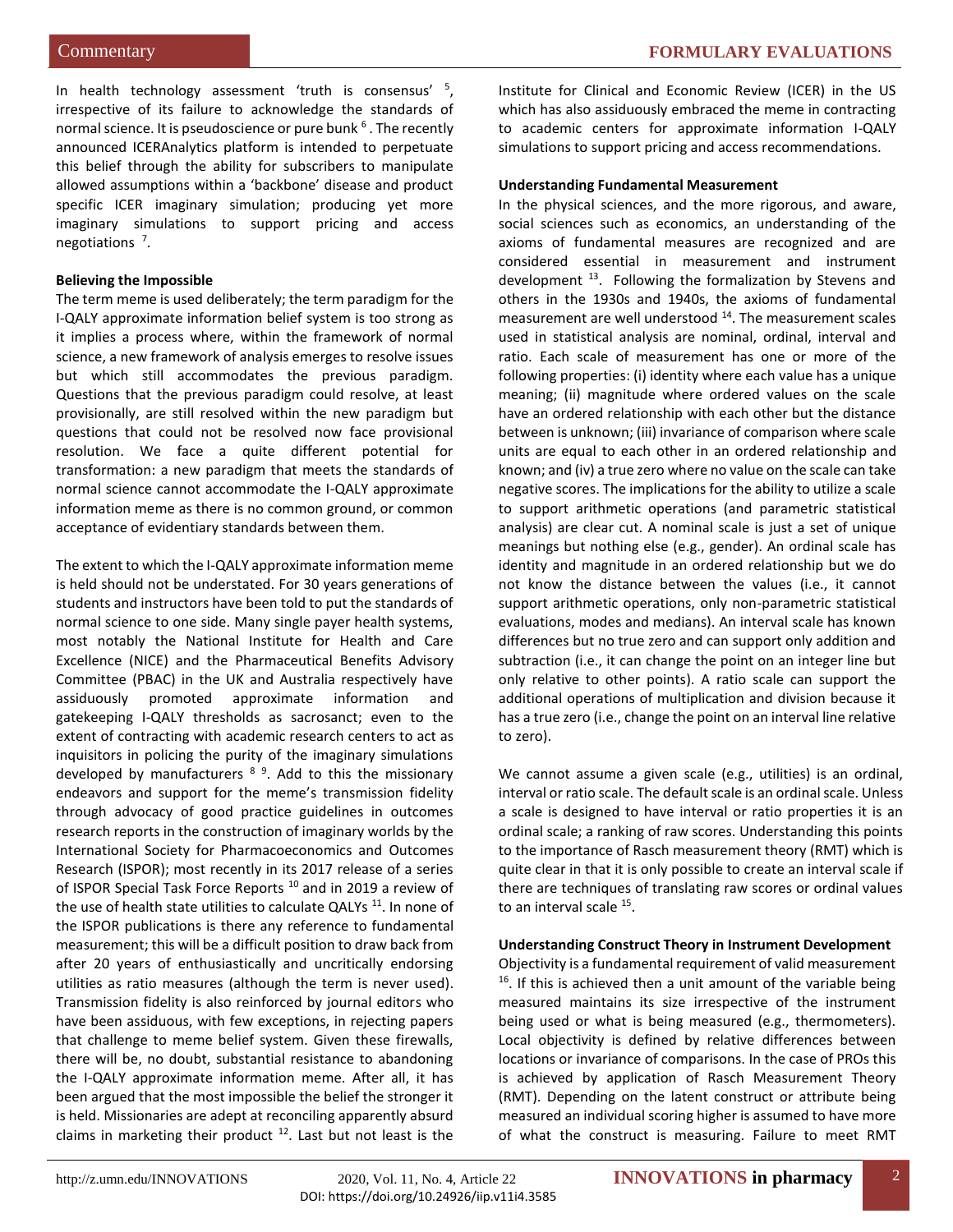standards means that claims for relative difference are impossible. The instrument is in the default ordinal state.

General objectivity takes one further step and considers the absolute, not the relative position of objects. In the sciences, this is approximated by measures that are independent of the respective instruments and conditions of measurement. The absolute location implies a defined absolute zero and measurement units. While this is achieved with a variety of instruments in the physical sciences, its application in the social sciences with the focus on latent constructs is more problematic. Certainly, we could utilize a construct theory to build calibration equations to specify and maintain a zero point and unit of measurement independent of any instrument and indication, but this is considered practically impossible for latent or non-physical constructs. If meeting the standards for general objectivity through calibrating instruments or linking the construct theory to scores created by the instrument is difficult if not impossible, then we have for the moment to put to one side any thought of instruments attempting to capture a construct anchored on an absolute or true zero with invariance of comparisons. The claim that an instrument has these ratio properties is nonsensical; at best we are dealing with instruments attempting to measure latent constructs that have interval properties. This is the contribution of RMT.

Three qualities are necessary for a PRO measure to be truly valid in assessing health outcomes <sup>17</sup>. These are:

- The instrument should be based on a coherent construct theory or conceptual model of the outcome to be measured
- There should be a specification equation to link the construct theory to scores produced by the questionnaire
- Data collected with the instrument should fit Rasch Measurement Theory (RMT) to translate ordinal to interval scores and achieve local objectivity (i.e., an interval scale)

If an outcome measure is to be truly valid, the scores it generates should be predictable from its construct theory by means of a specification equation. Achieving this would match the quality of measurement in the physical sciences. To date, the absence of specification equations equation means that we have a qualified yet valid instrument. Given a coherent construct and the guide of RMT, we have the framework and the tools to develop a PRO instrument that can be justified as providing a meaningful estimate of response to therapy.

The failure of the EQ-5D-3L to provide a valid interval PRO measures is because it fails on all three criteria. It fails from first principles. A PRO measure must have a clearly defined construct; a conceptual model that is clinically meaningful and interpretable; defining a variable or an outcome in terms of a model with a limited predictor variable set. The EQ-5D-3L is

based on a set of generic symptoms deemed appropriate by clinicians to capture what they define as a measure of health related quality of life (HRQoL) with some 'agreement' by patient focus groups. This is diametrically opposed to item generation from a latent construct theory of quality of life (QoL). If we want to understand the impact of therapy interventions then we must start with the patient to generate questionnaire items that are consistent with the conceptual model driving instrument development. Rather than HRQoL the focus should be on the needs of patients and the impact of therapy options on meeting those needs for target patient groups within disease areas. This is the only basis for linking the instrument to the latent construct. The recommended model structure is RMT. The most important requirements of a latent PRO measure are a credible construct theory and a fit to RMT.

Consider needs based QoL in contrast to HRQoL multiattribute measures of utility where the EQ-5D-3L is the classic example. The EQ-5D-3L lacks a conceptual framework, a construct, which might guide the items selected to measure HRQoL. It is just a selection of symptoms and functions defined by 3 response levels which may be of no interest or relevance to patients in calibrating response to therapy. The needs based QoL on the other hand has a well-defined construct designed to provide a framework for item selection and hypothesis testing.

#### **Constructs and Dimensional Homogeneity**

Advocates of multiattribute utility or preference scores fail to recognize that constructs refer to single attributes. The response scale must be unidimensional, reflecting the dimensional homogeneity of the construct. The axioms of fundamental measurement are quite clear in rejecting composite measures; that is, a measure that is made up of one or more variables that are related either conceptually or statistically. Examples in PROs abound; in fact the majority of PROs, whether generic such as the EQ-5D-3L or disease specific such as the PHQ-9 for anxiety and depression, are composite measures generating a single score by adding or combining different variables to create an ordinal measure.

Dimensionality refers to the characteristics of quantities or items; these can only be compared if they have the same dimension  $18$ . If not, as in the typical case of composite measures, dimensional homogeneity breaks down; the measure lacks construct validity. The EQ-5D-3L is a dimensionally heterogeneous composite measure as it adds together symptoms that are dimensionally distinct. Interval and ratio scales are only viable if they measure a single attribute. That is, they are unidimensional or dimensionally homogeneous. Response to therapy is defined in terms of single attributes. Attempting to create multiattribute scales yields impossible values or raw scores. The EQ-5D-3L utility, for example is not only a raw ordinal score but the score itself is an impossible multiattribute composite which fails the standard of dimensional homogeneity. Certainly, we can combine dimensionally distinct unidimensional scores to create a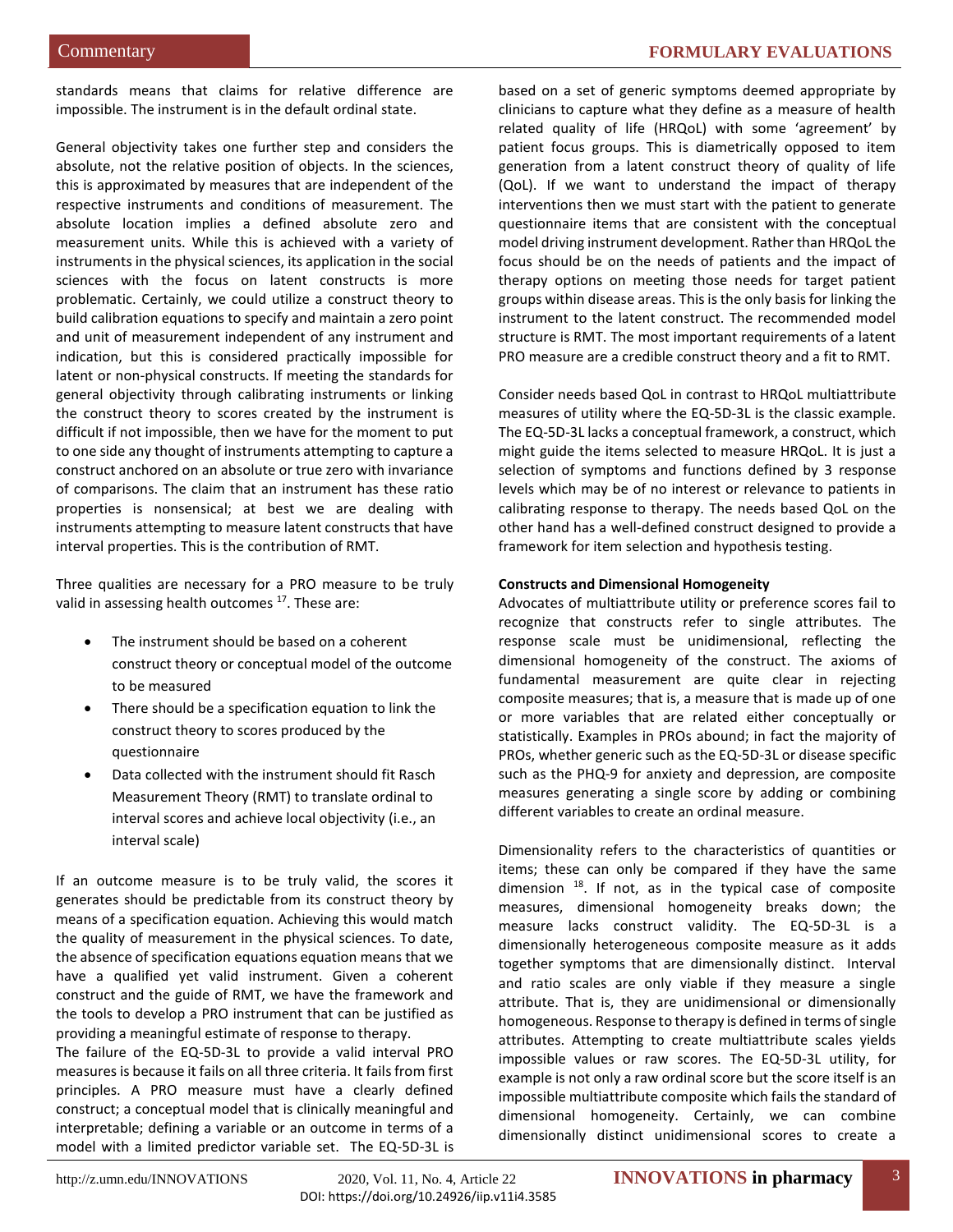composite score (e.g., body mass index) but this requires the components (mass, height) to be ratio scales (i.e., with a true zero).

Combining attributes with different dimensions into a single composite score creates its own problems. Depending on the symptoms and descriptors, a composite score such as the EQ-5D-3L may create a quite different response from the HUI Mk 3. Response may be attributable to only a subset of the symptoms covered and the response levels for those symptoms. Gaming of composite scores is possible where a score is chosen because it favors a particular product response. If a product is indicated for depression but has significant side effects, then choose or create a composite score that captures depression but neglects particular side effects. It is more appropriate to focus on reporting specific attributes.

#### **Paradigm Failure**

We are, in fact dealing with two different measurement paradigms; one which conforms to the standards of fundamental measurement and one that does not. Unfortunately, probably by accident rather than design, the approximate information I-QALY meme (not paradigm) has locked itself into a parallel measurement universe which has no link to reality. RMT is not compatible with either classical test theory (CTT) or item response theory (IRT). They are, as Bond and Cox point out, competing paradigms. RMT takes the perspective that if the instrument is to meet fundamental measurement standards then we should adopt the Rasch *datato-model* paradigm. If we are not concerned with, or are happy to ignore, questions of fundamental measurement, then we can follow the CTT or IRT *model-to-data* paradigm. The key distinction is that *RMT uses the measurement procedures of the physical sciences as the reference point.* We can aim for the standards in the physical sciences by, as Stevens pointed out in the 1940s, allocating numbers to events *according to certain rules.* It is these rules that comprise RMT. To reiterate: RMT is designed to construct fundamental interval measures. CTT and IRT focus on the observed data; these data have primacy and the results describe those data. RMT provides a framework for translating single attribute ordinal scores to interval scores. As Bond and Cox emphasize: in general, CTT and IRT are *exploratory* and *descriptive* models; the Rasch model is *confirmatory* and *predictive.* If RMT is ignored then, by default, instruments utilizing Likert scales or similar frameworks will fail to meet the required axioms of fundamental measurement and remain ordinal scales. This means that claims for response to therapy utilizing CTT or IRT do not meet the required measurement standards; they are not interval scales.

# **Defending the I-QALY Belief Meme**

As illustrative of the confusion that arises when the inappropriate use of ordinal or raw utility scores is pointed out, we can consider the response of ICER to questions raised in the public review period responding to comments on two recent ICER draft evidence reports for hemophilia A and bladder

cancer <sup>19 20 21 22</sup>. Both the I-QALY hemophilia A and bladder cancer are simulated lifetime I-QALY models; these were created by the Center for Pharmacoepidemiology and Pharmacoeconomics Research, College of Pharmacy, University of Illinois at Chicago. The evaluation reported here follows from a previous assessment of ICER responses for their ulcerative colitis draft evidence report  $^{23}$   $^{24}$ . As will be demonstrated, ICER and its academic consultants have no apparent appreciation of the role of fundamental measurement. Until the questions were raised, notions of the different properties of ordinal, interval and ratio scales were apparently quite foreign.

ICERs first line of defense in utilizing the I-QALY (typically based on the EQ-5D-3L instrument) is that 'everyone else does it' (bladder cancer) or, as stated in the case of ulcerative colitis, ICER, in common with other health economists 'has an understanding' that instruments such as the EQ-5D-3L have ratio measurement properties (although, as noted, the term is never applied).

ICER's response to questions regarding the ability to demonstrate that the EQ-5D--3l utility scale has ratio properties was, in the hemophilia A response, to cite a recent paper on setting dead at zero<sup>25</sup>. This paper did not address the issue of how negative utilities were consistent with an assumed ratio scale but merely asserted that they were consistent. The 'proof' presented of the value of zero (as a true zero) lacked credibility. If the authors wanted to argue that if the utility scale was a ratio scale in disguise, then this had to be by assumption. Setting dead at zero, with states worse than death, does not invalidate the axioms of fundamental measurement. We can't overturn these axioms except by assumption.

ICER's response to the question of the measurement properties of the EQ-5D-3L in the bladder cancer report is even more confusing. ICER makes its case for the I-QALY and the setting aside of any concerns with the axioms of fundamental measurement in the following responses by the author:

 ICER: Cost-effectiveness analyses including cost per-QALY estimates have been used for decades by academic researchers, international health technology assessment agencies and pharmaceutical manufacturers

*Response: this is beside the point if they have failed to recognize the limitations of fundamental measurement and the mathematical impossibility of creating a QALY. After all, the use of leeches was abandoned as a key medical technique after centuries of use. The widespread 'belief' in these costeffectiveness analyses is indicative of a fundamental misunderstanding of the standards of normal science and, in particular measurement theory.*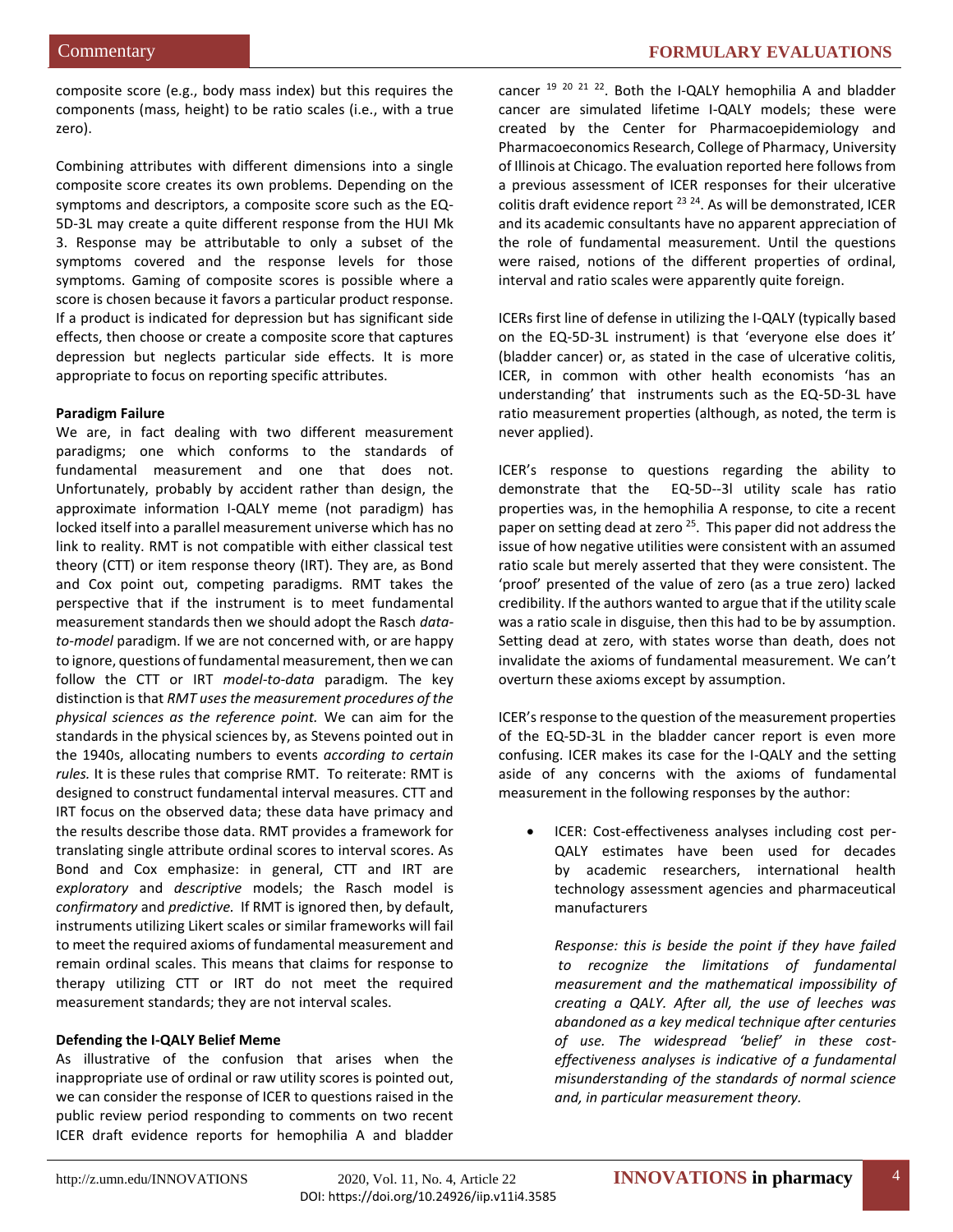ICER: There is a 'widely held belief' that the EQ-5D-3L and -5L can estimate scores for 243 and 3125 health states and is 'widely accepted' to have interval properties (referencing a paper by Weinstein et al <sup>26</sup>) for criteria for multiattribute utility instruments to be considered for estimating QALYs.

*Response: Certainly these instruments can provide, ignoring the absence of construct validity, raw scores for these number of health states (including negative utility scores) by applying the EQ-5D-3L scoring algorithm. But this does not mean the scores have any intrinsic meaning let alone interval or even ratio properties (we may 'believe' and 'accept' but that is not evidence for measurement). Part of the problem is that these scores are typically presented on a number line with equal intervals which gives the false impression that they have interval properties. You might more usefully put these scores as a ranked column vector without knowing the distance between the scores. In any event, the multiattribute framework for construction these dimensionally heterogeneous scores is sufficient for their rejection.*

*As to the Weinstein et al paper, their only mention of measurement is in the following paragraph (pg. 1):*

*Health states must be valued on a scale where the value of being dead must be 0, because the absence of life is considered to be worth 0 QALYs. By convention, the upper end of the scale is defined as perfect health, with a value of 1. To permit aggregation of QALY changes, the value scale should have interval scale properties such that, for example, a gain from 0.2 to 0.4 is equally valuable as a gain from 0.6 to 0.8. States worse than dead can exist and they would have a negative value and subtract from the number of QALYs. These conditions, along with an assumption of risk neutrality over life-years, are sufficient to ensure that the QALY is a useful representation of health state preferences.*

*Response: The authors are confused. While the valuation scale 'must' have a 0 – 1 range they do not consider how QALYS are created or demonstrate that the scale 'must have' interval scale properties (in fact they should be referencing ratio scales). The scale needs a true zero (which utility scales don't have) in order to create and evaluate QALY change. As the QALY is an impossible mathematical construct the argument for QALY required characteristics collapses. If the authors understood measurement theory it is not the invariance of comparison of an interval scale that* 

*is the only critical issue but the presence of a ratio scale that lacks construct validity and lacks both invariance of comparisons, and a true zero. There is no suggestion in the paper that in creating utilities for QALYs you need to recognize the importance of actually creating a ratio scale when the instrument is being developed. Creating such a scale for latent constructs such as need based QoL is impossible; we rely on interval scales to assess response. They also fail to appreciate that multiattribute scales such as the EQ-5D-3L are not dimensionally homogeneous in the symptoms captured and hence cannot be used to create a single score (they lack construct validity).*

 ICER: ICER agrees that the EQ-5D itself is not a ratio scale. However they disagree that a ratio scale is necessary for estimation of utility for use in producing QALY estimates. They argue that ratio scales are only necessary when needing to multiply or divide values along the continuum of the scale (*not for multiplying some other quantity such as time?*). The requirements for calculating a QALY in their model apparently required only that the scale produced an equal magnitude for each point on the scale. Therefore only an interval scale was needed.

*Response: Apart from the fact that the EQ-5D-3L does not have demonstrated interval properties (because it was never designed to have them) I don't see how you create QALYs without multiplication? You have a ranking of raw scores, distance unknown, and you multiply time spent by an ordinal raw score (which is mathematically impossible). I fail to see how your model overcomes this. How do you apply an equal magnitude of difference (which the EQ-5D-3L does not have) to create a QALY? Does this mean that a QALY is not created by multiplying an EQ-5D-3L raw score by time but by some other magnitude? Yet you present estimates of simulated QALYs? How can you multiply time spent in a disease state by an equal magnitude of difference in ordinal utilities (?) when the utilities in question do not have interval properties? Again, you point out that the EQ-5D-3L is 'considered' as meeting criteria for creating QALYs yet you are unable even to demonstrate it has interval properties. Why is everything 'considered' but never proved? Is this just belief by unprovable assumption? Is belief strongest when the object of that belief is patently impossible? You raise some, possibly interesting, epistemological questions on the distinction between justified belief and opinion.* 

• ICER: Apparently, there is a belief that the QALY may satisfy ratio properties. The reference is to Roudjik et al  $^{20}$ .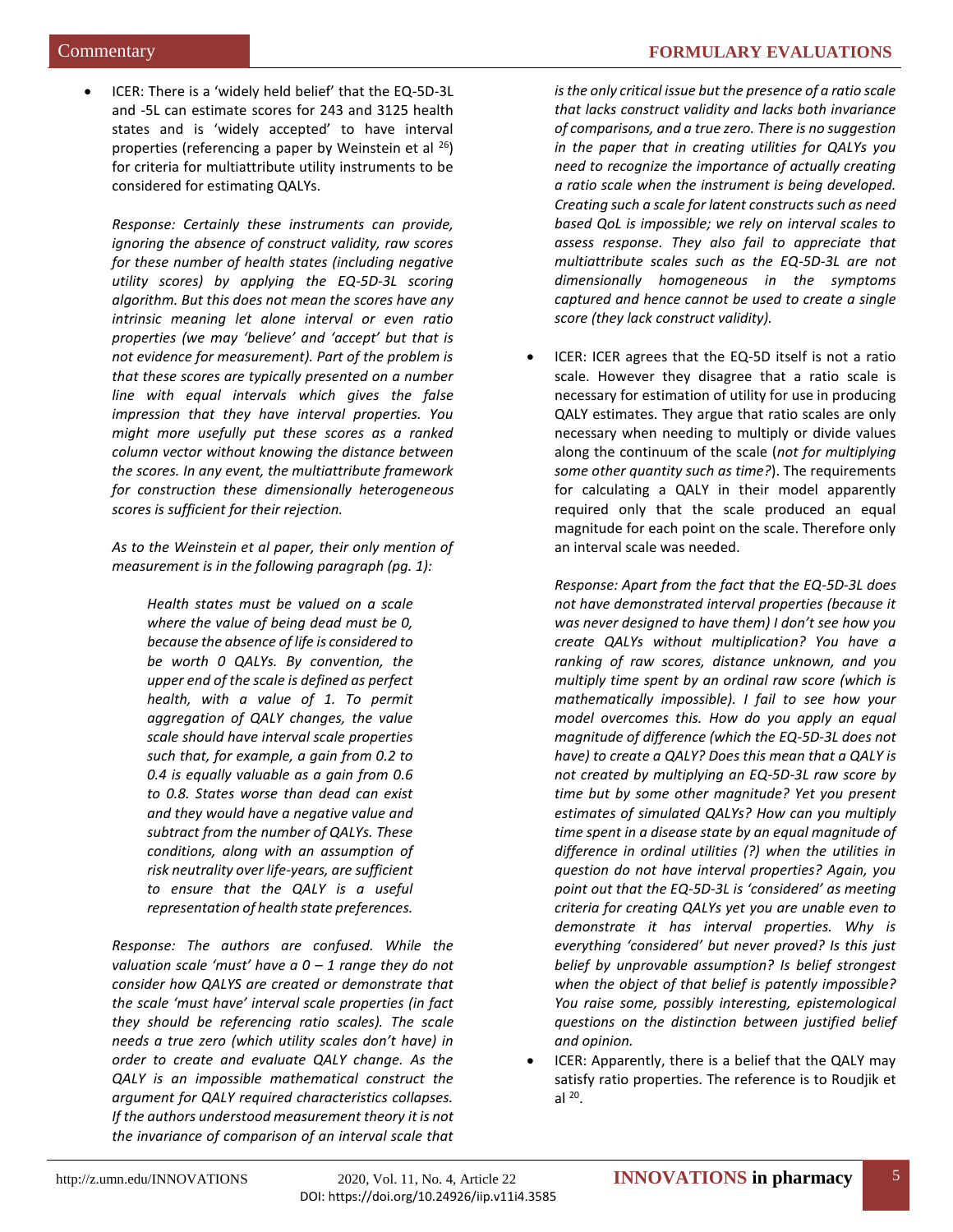*Response: This was raised in the hemophilia A evidence response. "Ratio properties are not necessary for estimation of utility for use in producing QALY estimates". You confuse the question: a utility score either has or has not ratio properties (we know it does not). We can, as you clearly do, suspend belief in fundamental measurement and enter a fantasy parallel measurement universe where ordinal scales are ratio/interval scales in disguise and interval scales have ratio properties. I have already commented on the reference provided <sup>27</sup> <sup>28</sup>. The claims made are nonsensical where a true zero for the EQ-5D-3L is just an assumption. To assert that the EQ-5D-3L scale is a ratio scale in disguise is a far cry from actually proving it. Belief is not proof.*

# **Abandoning an Alternative Reality**

If we are prepared to abandon the I-QALY approximate information meme, an unlikely event (at least in the near future), as well as putting aside the belief in composite, multiattribute dimensionally heterogeneous raw scores, then the issue is one of the requirements for a new value assessment paradigm. Fortunately, we have a paradigm for health technology assessment that meets the standards of normal science without being encumbered by the I-QALY. The elements have been detailed in the recently released version 3.0 of the Minnesota formulary guidelines<sup>29</sup>. The answer lies in rejecting impossible ordinal scales from multiattribute instruments, focusing instead on the construction of disease specific single attribute claims. These claims must be credible, empirically evaluable and replicable. Claims should specify a particular value attribute, whether clinical, quality of life or as elements of resource allocation. Claims will have either demonstrated interval or ratio properties. Claims that refer to latent constructs such as needs fulfillment QoL will have interval properties. All claims should be accompanied by an assessment protocol detailing the real world evidence base for claims assessment and the timelines for reporting to a formulary committee. We don't need assumption driven imaginary lifetime claims that are mathematically impossible.

Contributions to this new formulary submission framework have been pursued for the last 20 years. In terms of a latent construct or attribute such as needs fulfillment QoL a recent paper details how, with RMT as a guide, a valid interval scaled single attribute instrument, with excellent psychometric properties, can be developed following application of RMT; the development of the Alzheimer's Patient Partners Life Impact Questionnaire (APPLIQue) $30$  31. The theoretical basis for this measure is the needs-based QoL model. The basic premise is that if the impact of a disease or condition on a patient (or caregiver) is to be assessed then this must include both clinical and non-clinical influences; life gains its quality from the ability of individuals to meet their basic needs  $32$ . The APPLIQue captures a unidimensional construct: needs-based QoL. It is assumed that QoL will be higher when most needs are fulfilled; lower when less are fulfilled. Designed to have an interval measurement property, the APPLIQue can measure response to therapy and employ a range of statistical techniques to evaluate change over time and compare competing therapies. This has been true of the many RMT disease specific instruments developed over the past 20 years. In all cases care was taken to ensure that they generated interval scores and that the steps in instrument development were documented in peer reviewed publications. With such transparency it is no longer necessary to say that there is an understanding, deeply held yet false, belief or faith that an instrument such as EQ-5D-3L has ratio properties without any evidence for these assertions in instrument development.

# **Conclusions**

Whether or not the responses from ICER are necessarily indicative of those that might be received from other analysis groups, it is disquieting that there seems to be no awareness of the difference between the data-to-model paradigm and the model-to-data paradigm as described by Bond and Cox. The key point is that there is no perception, common in the physical sciences since the  $17<sup>th</sup>$  century, that if an instrument is to have required measurement properties then it has to be designed to have those properties <sup>33</sup> . We cannot assume that *ex post facto* these properties are mysteriously present, demonstrated by placing raw or ordinal scores on a number line with equal scale units and assuming they had ratio properties. Even the presence of negative utilities failed as a red flag to question the implications of the absence of a true zero. Indeed the hallmark of this approximate information I-QALY parallel measurement universe is that everything is considered 'to be', never proved. They are just one more in a series of assumptions that support non-evaluable claims. Perhaps they should be honest and simply state that the required measurement properties are present only by assumption.

Possibly more disconcerting is the willingness to 'understand' that a measure has certain properties without bothering to challenge this assumption. Even more disconcerting is the confusion that defenders of the I-QALY exhibit in their attempt(s) to defend the impossibility of an I-QALY construct. In the response to issues raised in the bladder cancer ICER evidence report, ICER appears to believe: (i) in an ordinal scale that is actually an interval scale; (ii) in an assumed interval scale (the EQ-5D-3L) that has the ratio properties of multiplication and division; (iii) that the EQ-5D-3L ordinal scale is actually a ratio scale in disguise; (iv) that ratio properties are not necessary for estimation of utility for use in producing QALY estimates; (v) that to create QALYs all you need is an interval scale without a true zero; (vi) that the EQ-5D-3L needs only to have interval properties to produce QALYs without any consideration of ratio scales; and (vii) it is acceptable to construct ordinal dimensionally heterogeneous multiattribute utility scores that lack construct validity and interval properties yet consider them ratio scales.. This is an amazingly complex and contradictory belief system; but perhaps the I-QALY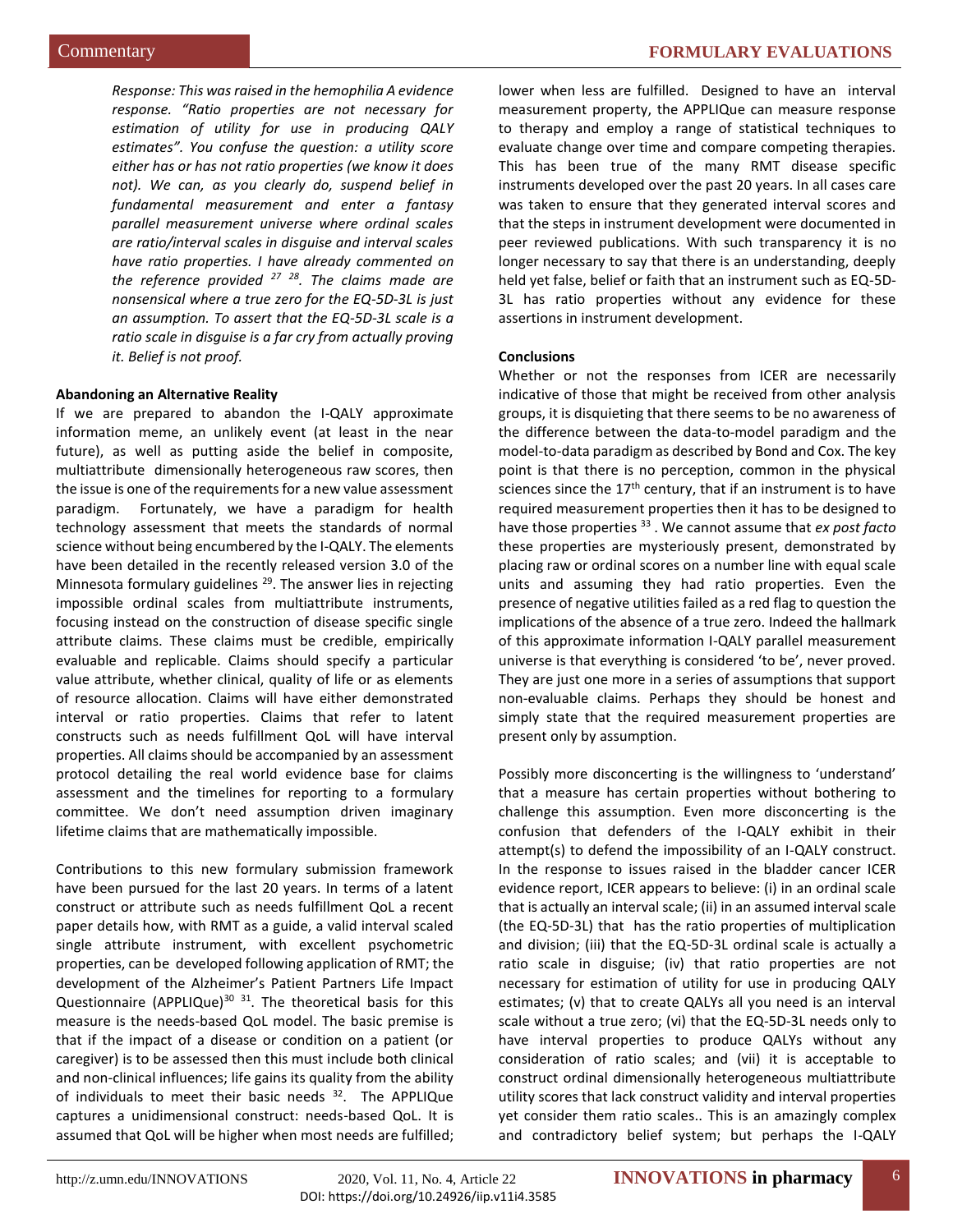Commentary **FORMULARY EVALUATIONS**

approximate information missionaries from ISPOR will resolve these issues. Or, on a more positive note, perhaps ICER could propose a new standard for the axioms of fundamental measurement. If so, it would be the most significant contribution to measurement theory for the past 80 years.

Fortunately, we have a paradigm for health technology assessment that meets the standards of normal science without being encumbered by the I-QALY. The elements have been detailed, as noted, in the recently released Minnesota formulary guidelines. The answer lies in rejecting ordinal scales from multiattribute instruments and all measures that fail to meet the standards of fundamental measurement. Indeed, a rejection of the notion that it is possible to subsume blanket claims for cost-effectiveness within a single score. This cull would be extensive as the construction and belief in ordinal measures or raw scores is widespread.

We need to focus on the construction of disease specific single attribute RMT standard scales, notably where we are dealing with latent constructs such as QoL. Claims must be credible, empirically evaluable and replicable. Claims should specify single attributes relevant to value assessment in that population, whether clinical, quality of life or as elements of resource allocation. Individual attribute claims in the clinical area would include a range of ratio scales and interval scales. Where PRO latent construct claims are proposed then we must assess their fit to RMT and their interval basis for assessing response to therapy. For resource utilization impacts we return to ratio scales. All claims should be accompanied by an assessment protocol detailing the real world evidence base for claims assessment and the timelines for reporting to a formulary committee. We don't need assumption driven imaginary claims that are mathematically impossible; nor do we need lifetime imaginary simulations built on discredited multiattribute measures.

**Conflict of Interest**: PCL is an Advisory Board member and consultant to the Patient Access and Affordability Project, a program of Patients Rising

# **References**

 $\overline{a}$ 

1 Langley P. The Great I-QALY Disaster. *Inov Pharm*. 2020;11(3): No. 7 <https://pubs.lib.umn.edu/index.php/innovations/article/view/3359/2517>

<sup>2</sup> Merbitz C, Morris J, Grip JC. Ordinal scales and foundations of misinference. *Arch Phys Med Rehabil*. 1989. 70:308-312

<sup>3</sup> Grimby G, Tennant A, Testo L. The use of raw scores from ordinal scales: Time to end malpractice (Editorial) *J Rehab Med*. 2012;l44:97-8

<sup>4</sup> Greene B. Until the end of time. New York: Alfred A. Knopf, 2020

<sup>5</sup> Wootton D. The Invention of Science: A new history of the scientific revolution. New York: Harper Collins, 2015.

<sup>6</sup> Piglucci M. Nonsense on Stilts: How to tell science from bunk. Chicago: University of Chicago Press, 2010

 $^7$  Institute for Clinical and Economic Review. ICER Analytics Launched to Accelerate the Real World Application of ICER Reports, Helping Payers, the Lifde Science Industry and Health Care Policy Makers move from Insight to Action. Media Release. 1 December 2020.<https://icer-review.org/announcements/icer-analytics-launch>

8 Langley PC. Sunlit uplands: the genius of the NICE reference case. *Inov Pharm*. 2016;7(2): No.12.

<sup>9</sup> Langley PC. Dreamtime: Version 5.0 of the Australian Guidelines for Preparing Submissions to the Pharmaceutical Benefits Advisory Committee (PBAC). *Inov Pharm.* 2017;8(1): No. 5

<sup>10</sup> Neumann PJ, Willke R, Garrison LP. A Health Economics Approach to US Value Assessment Frameworks – Introduction: An ISPOR Special Task Force Report. *Value Health*. 2018;21:119-123

<sup>11</sup> Brazier J, Ara R, Azzabi I, et al. Identification, review, and use of health state utilities in cost-effectiveness models: an ISPOR Good Practices for Outcomes Research Task Force Report. *Value Health*. 2019;22(3):267–275.

<sup>12</sup> Dawkins R. The Devil's Chaplain. New York: Houghton Miflin, 2003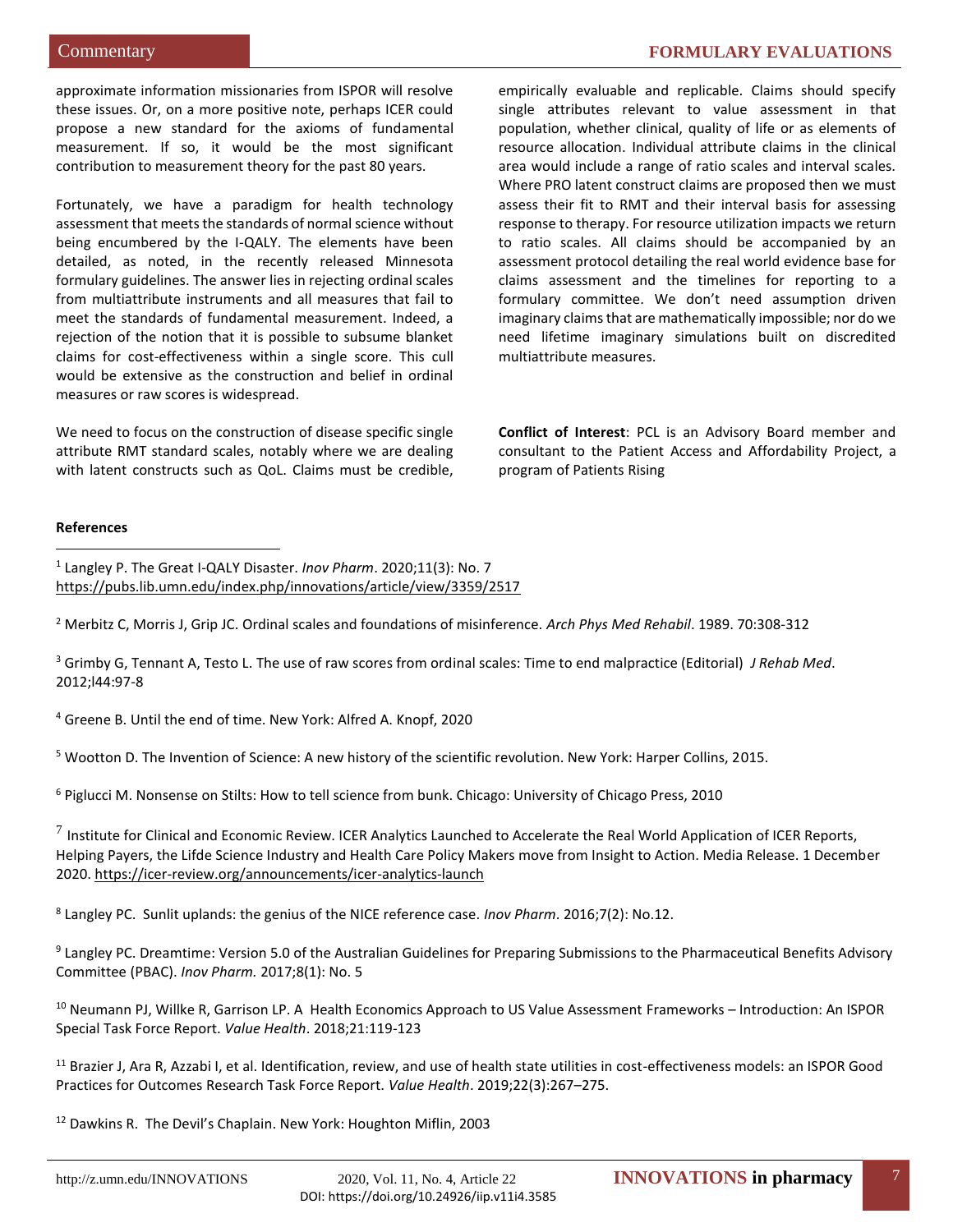$\overline{a}$ 

<sup>13</sup> Langley PC, McKenna SP. Measurement, modeling and QALYs [version 1; peer reviewed] *F1000Research* 2020, 9:1048 <https://doi.org/10.12688/f1000research.25039.1>

<sup>14</sup> Stevens S. On the theory of scales of measurement. *Science*. 1946;103:677-680

<sup>15</sup> Bond T, Fox C. Applying the Rasch Model . New York: Routledge, 2015

<sup>16</sup> McKenna S, Heaney A, Wilburn J et al. Measurement of patient-reported outcomes. 1: The search for the holy grail. *J Med Econ*. 2019;22(6): 516-22

<sup>17</sup> McKenna SP, Heaney A, Wilburn J. Measurement of patient reported outcomes. 2: Are current measures failing us? *J Med Econ*. 2019;22(6):523-30

<sup>18</sup> McKenna S, Heaney A. Composite outcome measurement in clinical research: the triumph of illusion over reality. *J Med Econ. 2020; 23(10):1196-1204*

<sup>19</sup> Rind DM, Walton SM, Agboola F, Herron-Smith S, Quach D, Chapman R, Pearson SD, Bradt P. Valoctocogene Roxaparvovec and Emicizumab for Hemophilia A: Effectiveness and Value; Draft Evidence Report. Institute for Clinical and Economic Review, August 26, 2020.<https://icer-review.org/material/hemophilia-a-update-draft-evidence-report/>

<sup>20</sup> Institute for Clinical and Economic Review. Valoctocogene Roxaparvovec and Emicizumab for Hemophilia A without Inhibitors: Effectiveness and Value Response to Public Comments on Draft Evidence Report October 16, 2020 [https://icer-review.org/wp](https://icer-review.org/wp-content/uploads/2019/12/ICER_Hemophilia-A_Public-Comment-Responses_101620.pdf)[content/uploads/2019/12/ICER\\_Hemophilia-A\\_Public-Comment-Responses\\_101620.pdf](https://icer-review.org/wp-content/uploads/2019/12/ICER_Hemophilia-A_Public-Comment-Responses_101620.pdf)

<sup>21</sup> Atlas SJ, Touchette DR, Beinfeld M, McKenna A, Joshi M, Chapman R, Pearson SD, Rind DM. Nadofaragene Firadenovec and Oportuzumab Monatox for BCG-Unresponsive, Non-Muscle Invasive Bladder Cancer: Effectiveness and Value; Draft Evidence Report. Institute for Clinical and Economic Review, September 17, 2020. [https://icer-review.org/material/bladder-cancer-draft-evidence](https://icer-review.org/material/bladder-cancer-draft-evidence-report/)[report/](https://icer-review.org/material/bladder-cancer-draft-evidence-report/)

<sup>22</sup> Institute for Clinical and Economic Review. Nadofaragene Firadenovec and Oportuzumab Monatox for BCG-Unresponsive, Non-Muscle Invasive Bladder Cancer: Effectiveness and Value Response to Public Comments on Draft Evidence Report November 6, 2020 [https://icer-review.org/wp-content/uploads/2020/02/Bladder-Cancer\\_Public-Comment-Response\\_110620.pdf](https://icer-review.org/wp-content/uploads/2020/02/Bladder-Cancer_Public-Comment-Response_110620.pdf)

<sup>23</sup>Ollendorf DA, Bloudek L, Carlson J, Pandey R, Fazioli K, Chapman R, Bradt P, Pearson SD. Targeted Immune Modulators for Ulcerative Colitis: Effectiveness and Value; Draft Evidence Report. Institute for Clinical and Economic Review, May 26, 2020. [https://icerreview.org/topic/ulcerative-colitis/.](https://icerreview.org/topic/ulcerative-colitis/)

<sup>24</sup> Langley P. The Impossible QALY and the Denial of Fundamental Measurement: Rejecting the University of Washington Value [Assessment of Targeted Immune Modulators \(TIMS\) in Ulcerative Colitis for the Institute for Clinical and Economic Review \(ICER\).](https://pubs.lib.umn.edu/index.php/innovations/article/view/3330)  *InovPharm*.2020;11(2): No 17 <https://pubs.lib.umn.edu/index.php/innovations/article/view/3330/2533>

<sup>25</sup>Roudijk B, Donders R, Stalmeier P. Setting dead at zero: Applying scale properties to the QALY model. *Med Decis Making*. 2018;38(6): 627-34

<sup>26</sup>Weinstein M, Torrance G, McGuire A. QALYs: The basics. *Value Health*. 2009;S5-S9

<sup>27</sup>Roudijk B, Donders R, Stalmeier P. Setting dead at zero: Applying scale properties to the QALY model. *Med Decis Making*. 2018;38(6): 627-34

<sup>28</sup> Lugnér AK, Krabbe P. An overview of the time trade-off method: concept, foundation, and the evaluation of distorting factors in putting a value on health. *Exp Rev Pharmacoeconomics Outcomes Res*. 2020; 29(4):331-342

<sup>29</sup> Langley P. Value Assessment, Real World Evidence and Fundamental Measurement: Version 3.0 of the Minnesota Formulary Submission Guidelines. *Inov Pharm*. 2020;11(4): No 1[2 https://pubs.lib.umn.edu/index.php/innovations/article/view/3542/2613](https://pubs.lib.umn.edu/index.php/innovations/article/view/3542/2613)